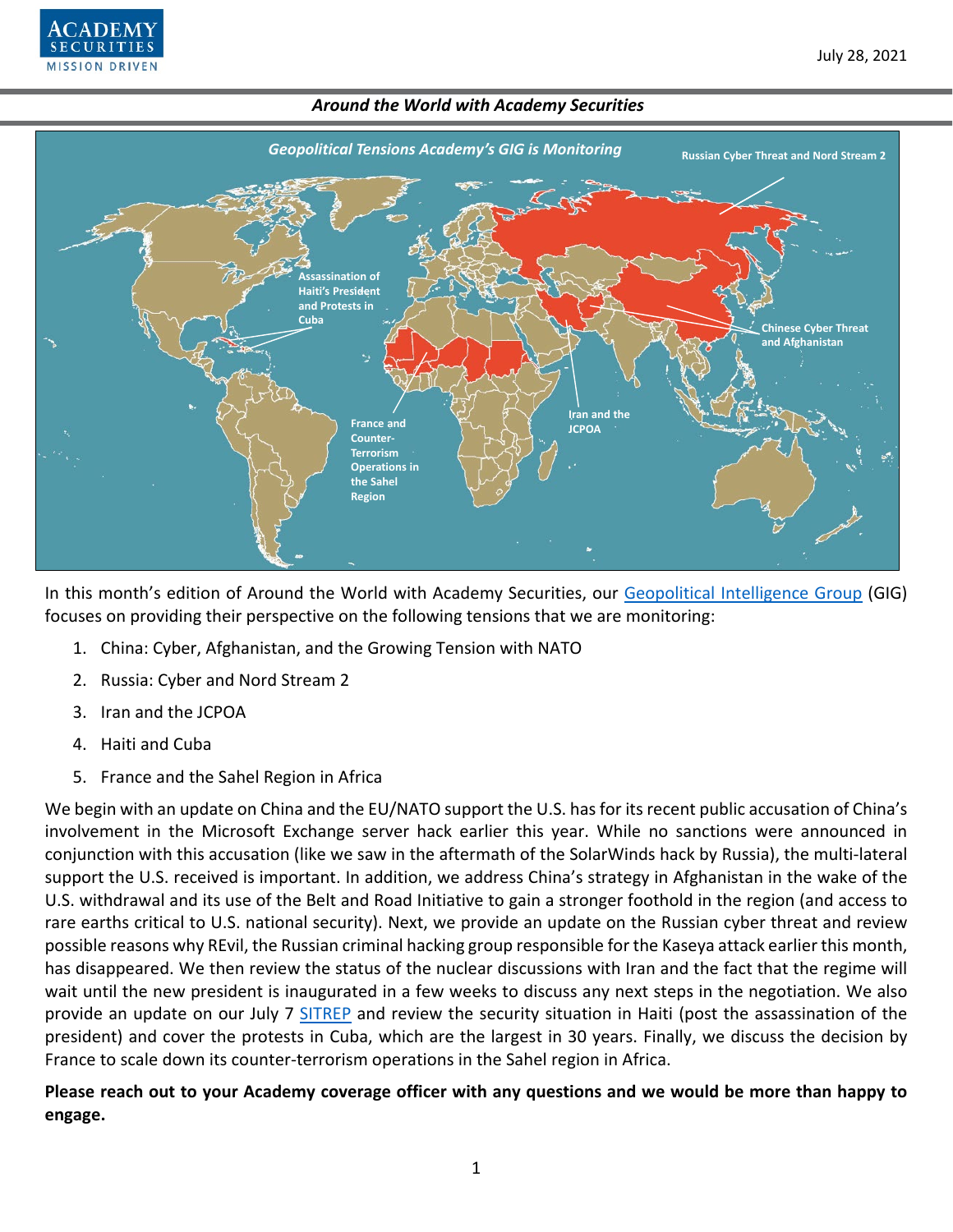

**Front and Center: China - Cyber, Afghanistan, and the Growing Tension with NATO** As we reported in our previous [ATW,](https://www.academysecurities.com/wordpress/wp-content/uploads/2021/06/Around-the-World-with-Academy-Securities-6-30-21.pdf) the Biden administration has enlisted the EU and NATO to take a tougher stance against China. On July 19, the Biden administration (and other U.S. allies) publicly accused China of the massive hack of the Microsoft Exchange email system (used by some of the largest companies and military contractors in the world) that occurred back in March of this year. This announcement was notable because it included support from the EU and NATO nations. While some European nations had to tread lightly because China is their largest trading partner, other nations (including the UK) directly accused the Chinese government of working with cyber criminals. Secretary of State Antony Blinken said China's Ministry of State Security "has fostered an ecosystem of criminal contract hackers who carry out both state-sponsored activities and cybercrime for their own financial gain."



This announcement comes after several high-profile ransomware attacks by suspected Russian criminals targeted U.S. infrastructure such as the Colonial Pipeline. However, unlike the actions taken against Russia after the SolarWinds hack (which included sanctions), the public "shaming" of China did not include any sanctions. Even without any new sanctions on China, relations between the U.S. and China continue to deteriorate. Recently, the U.S. warned against doing business with Chinese companies in Xinjiang due to the repression of the Uyghurs in the region. The U.S. has also warned companies about doing business in Hong Kong and a Business Advisory published by the Departments of State, Treasury, Commerce, and Homeland Security stated that "businesses face risks associated with electronic surveillance without warrants and the surrender of data to authorities." In response, China has cracked down on Chinese companies listing on U.S. exchanges. Relations continued to deteriorate this week during high level meetings in Tianjin between the U.S. and China. Before the meetings were even over, Chinese Vice Foreign Minister Xie Feng told U.S. Deputy Secretary of State Wendy Sherman that the two countries' relationship "is now in a stalemate and faces serious difficulties." It was also reported on July 28 that China was drastically increasing the number of its nuclear missile silos, which is a sign that China could soon be expanding its nuclear arsenal.

Separately, another issue our GIG is monitoring is Chinese action related to our withdrawal from **Afghanistan**. In our May 2021 [ATW,](https://www.academysecurities.com/wordpress/wp-content/uploads/2021/05/Around-the-World-with-Academy-Securities_5-27-21.pdf) we highlighted the fact that while China was a large beneficiary of the U.S. presence in Afghanistan and Iraq, the instability that could follow the U.S. departure is of concern to China. On July 14, a bus carrying Chinese workers was attacked by a suicide bomber in Pakistan killing 14. China called this a terrorist attack and it highlights the security concern China has in the region. As the Taliban continues to take more territory in Afghanistan, China may remember the fact that the Taliban gave refuge to Uyghur fighters from Xinjiang prior to 9/11. This time around, however, China will likely try to embrace the Taliban with their Belt and Road Initiative, including the investment and reconstruction funding that could follow. Also at stake in Afghanistan are rare earth deposits (potentially valued at over \$1 trillion). China is the largest supplier of certain rare earths critical to U.S. national defense and communications networks. The U.S. could be at risk of losing an opportunity to access these minerals in Afghanistan after its departure. China sees an opportunity to use its Belt and Road Initiative to expand its involvement in the China-Pakistan Economic Corridor (\$62 billion already invested) by providing "border security and stability". While this could be welcomed by many countries, it would provide China with a larger strategic foothold in the region.

*"The U.S. announcement that it had confirmed the Chinese hacking of the Microsoft Exchange servers by criminal contracted hackers working for China's Ministry of State Security was delayed since March even though Microsoft*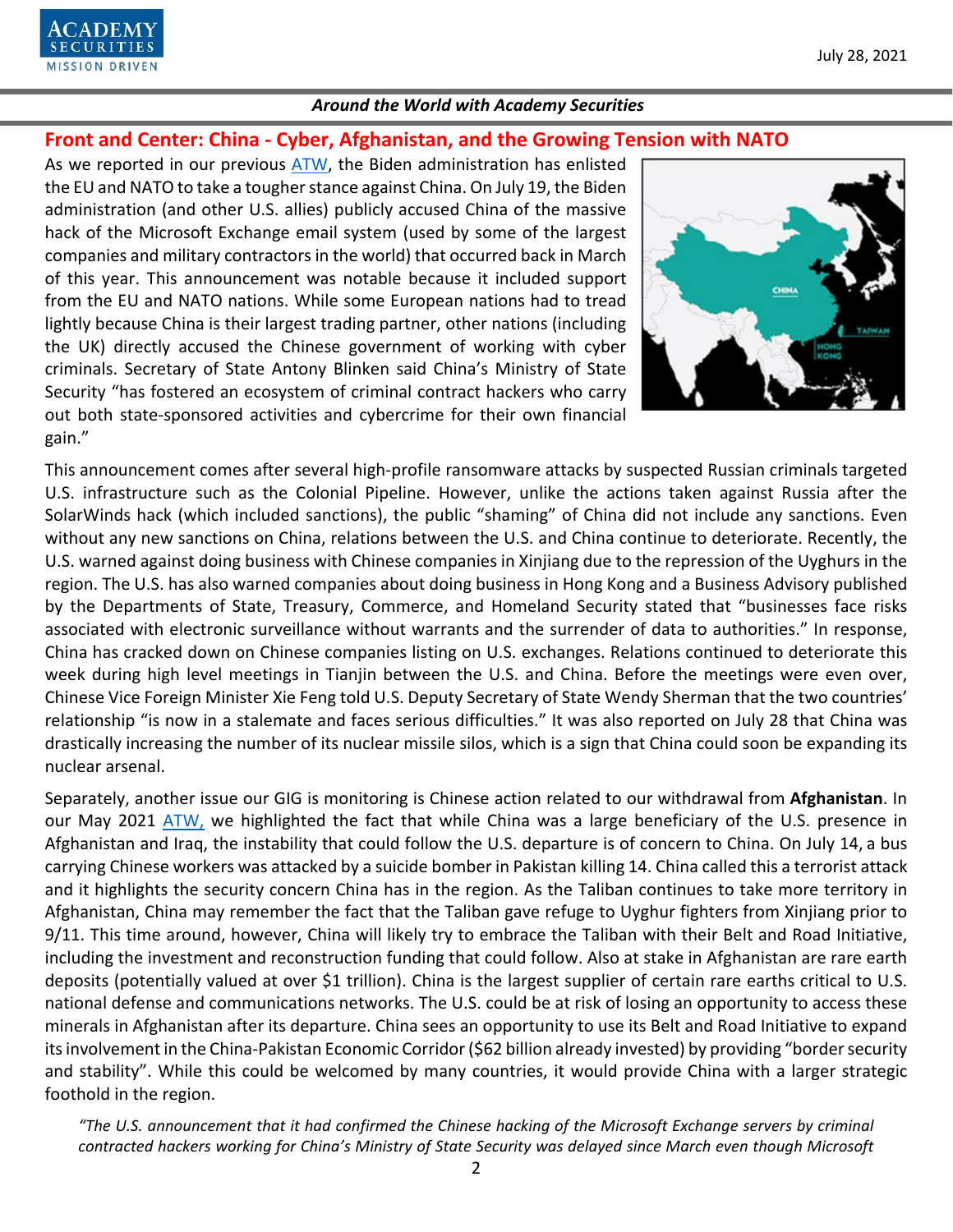

*previously said the hackers were from China. The delay was probably so the U.S. could gather the needed evidence to link the hacks to the Chinese government and get key allies on board with the condemnation. The European Union support for the U.S. claims is key since the EU has been reluctant to condemn China in the past because of its economic ties. Other European countries agree (along with typical U.S. allies), but most important was NATO's condemnation. China did not expect nor want this reaction as President Xi has throttled China's diplomats in their "wolf warrior" diplomacy.*

*Expectedly, the announcement did not include a cyber response. Allies would be less willing to support retribution cyber-attacks while the U.S. would most likely conduct any such attacks in secret. The announcement is a major step in the Biden administration's approach to gather allies to call out and isolate China for its actions that are counter to global democratic norms. China dislikes any attempt by the U.S. to call them out on the global stage in this everincreasing superpower competition. We can expect China to vigorously refute the U.S./allies claims with its increasingly bold rhetoric. International pressure led by the U.S. was China's biggest concern when President Biden was elected versus the more unilateral approach the Trump administration had taken. While the Biden administration's rhetoric and actions have been tougher on Russia than China, they did tie the attack to criminal hacking groups linked to the Chinese government, which is beyond what they did with Russia. The competition with China is increasing on all fronts (including cyber) and across the digital world. The competition is leading more and more towards a new type of Cold War." General Robert Walsh*

*"Agree with Bob. One additional thought. Shaming China remains the realm of diplomacy and public statements. Isolation, on the other hand, requires deliberate actions. The U.S. always uses proportionality as a criterion for responding but never limits itself by taking options off the table. A response could involve cyber but should involve economic pressures. As Bob indicates, we're simply not sure, beyond agreement among partners that China is culpable, what form the response will take. Fundamentally, by its aggressive "wolf warrior diplomacy" China has lost "international trust." Other nations are finding it increasingly difficult to shape deals with China's leadership. Diplomacy based on a clearly defined set of principles, collectively agreed to, can be effective. China's actions are being called out and that by itself can begin the process of isolating China." General Spider Marks*

*"The U.S. withdrawal from Afghanistan leaves an influence gap that Beijing is already exploiting. Afghanistan is another sought after prize for China's Belt and Road Initiative, and it provides further geopolitical influence in Central Asia. The U.S. influence in Afghanistan over the last twenty years prevented Beijing's Belt and Road Initiative there. With U.S. influence waning, China is already building relations with both the government in Kabul and with the Taliban to ensure its influence no matter which way the Kabul government goes. The Taliban's rapid military campaign resulting from the U.S. withdrawal is signaling that it is only a matter of time for the current government's fall and the Taliban's control once again (or some combination of joint control). China already has close relations with Pakistan, which is close to the Taliban. The influence train has left the station and there is little the U.S. can do to halt Beijing's influence after the U.S. withdrawal." General Robert Walsh*

*"The key to Afghanistan is Pakistan. Pakistan's talking point is "we want a safe, stable, and secure Afghanistan". What they didn't say was "so long as we maintain control through the Taliban and that India does not gain influence in a safe and secure Afghanistan established by western forces aligned with India." So, while saying they want a safe and secure Afghanistan, they did a great job to ensure instability. Pakistan sees the world through the lens of India as its existential threat. China is not likely to align with India, so it makes sense to encourage and maybe facilitate China's involvement in Afghanistan. Of course, for China, it's all about the minerals." General Vince Stewart*

*"China will remain quiet during the summer Olympics and through their hosting of the Winter Olympics. They don't want to do anything to cause any countries to not participate in the Olympics they are hosting on the global stage. The U.S. will continue to push for human rights, freedom, and democracy around the world. The U.S. changing its tone and messaging has made it more amenable for many nations to work with us multi-laterally and to push back against China. The same can be said for multi-lateral organizations / institutions like the WHO, NATO, etc. We just saw the change in tone with the WHO regarding an investigation into the origination of COVID-19 (potentially coming from a lab leak) and recently with the EU and the Microsoft revelations." General KK Chinn*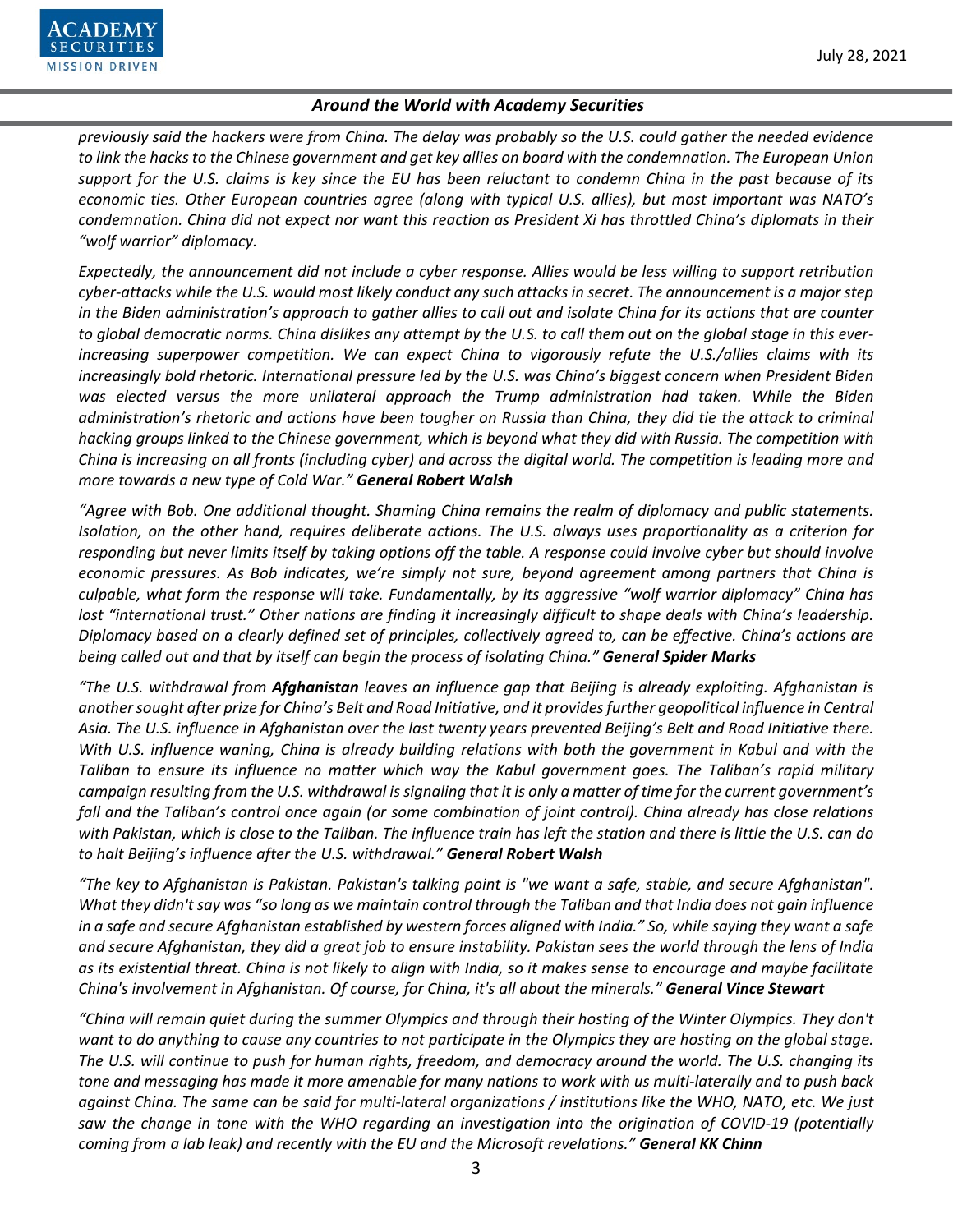

## **Russia: Cyber and Nord Stream 2**

As we addressed in our most recent [ATW,](https://www.academysecurities.com/wordpress/wp-content/uploads/2021/06/Around-the-World-with-Academy-Securities-6-30-21.pdf) President Biden discussed the recent ransomware/cyber-attacks with President Putin at their June Summit in Geneva. At the meeting, Biden said that he made it clear that the U.S. has "significant cyber capabilities" and urged Putin to cooperate on agreeing to key infrastructure that is off limits to cyber-attacks in peacetime and to crack down on cyber criminal gangs operating out of Russia. A few weeks later, over the July 4 holiday weekend, a massive attack on Kaseya, an IT management company, affected thousands of businesses around the world. The group responsible for this ransomware attack is called REvil. However, a few days after Biden once again demanded that Putin stop these kinds of attacks, REvil's servers suddenly shut down. There are three theories as to what happened. The first is that the U.S. Cyber Command acted and shut it down. Following the July 9 call with Putin, Biden was asked if he would act if Putin



refused to take down the servers, and the answer was "yes". The second theory is that Putin shut them down. It is hard to believe that this would be the case, but in the spirit of "cooperation" on this to possibly gain leverage in another area, anything is possible with Putin. The final theory is that REvil shut themselves down so they would not be targeted by the U.S., Russia, or both countries. DarkSide shut down after the Colonial Pipeline attack, so it is possible, but we do not expect the individuals behind it to just "go away". They could reconstitute under a different name in the future and continue their criminal ransomware campaigns against other targets. Regardless of the reason for the shutdown, one could view this as "progress" in the cyber discussions between the U.S. and Russia, but others see the growing threat from Russian criminal enterprises (as well as from the Chinese as reported in the previous section) as the beginnings of a cyber-Cold War.

Also of note was the agreement on July 21 between Germany and the U.S. to allow the Nord Stream 2 to be completed. While both nations also agreed to not allow Russia to use "energy as a weapon" against Ukraine, some see this agreement as a massive concession to Russia that puts the energy security of Ukraine and even Western Europe in jeopardy.

*"It's difficult to say why REvil, the Russian ransomware group, has disappeared from the dark web and shut down its operations. The most likely answer is that it is standard procedures for cyber hacking groups to go into hiding when the heat is put on them. The cyber hacking group DarkSide did the same thing after it was implicated during the recent Colonial Pipeline attacks. The Biden administration may have acted against the group as they said they were ready to do. U.S. Cyber Command certainly has the capability and has done so in the past. It is time for the U.S. to respond with its significant cyber capabilities as digital warfare from non-state groups increases. Vladimir Putin could also have taken his own actions, but this seems less realistic knowing that he benefits from the chaos and impact the attacks are having on the U.S., its partners and allies, and democracy in general. All of this supports Putin's "grey zone" warfare strategy. We can expect REvil to reemerge as we've seen with other hacker groups." General Robert Walsh*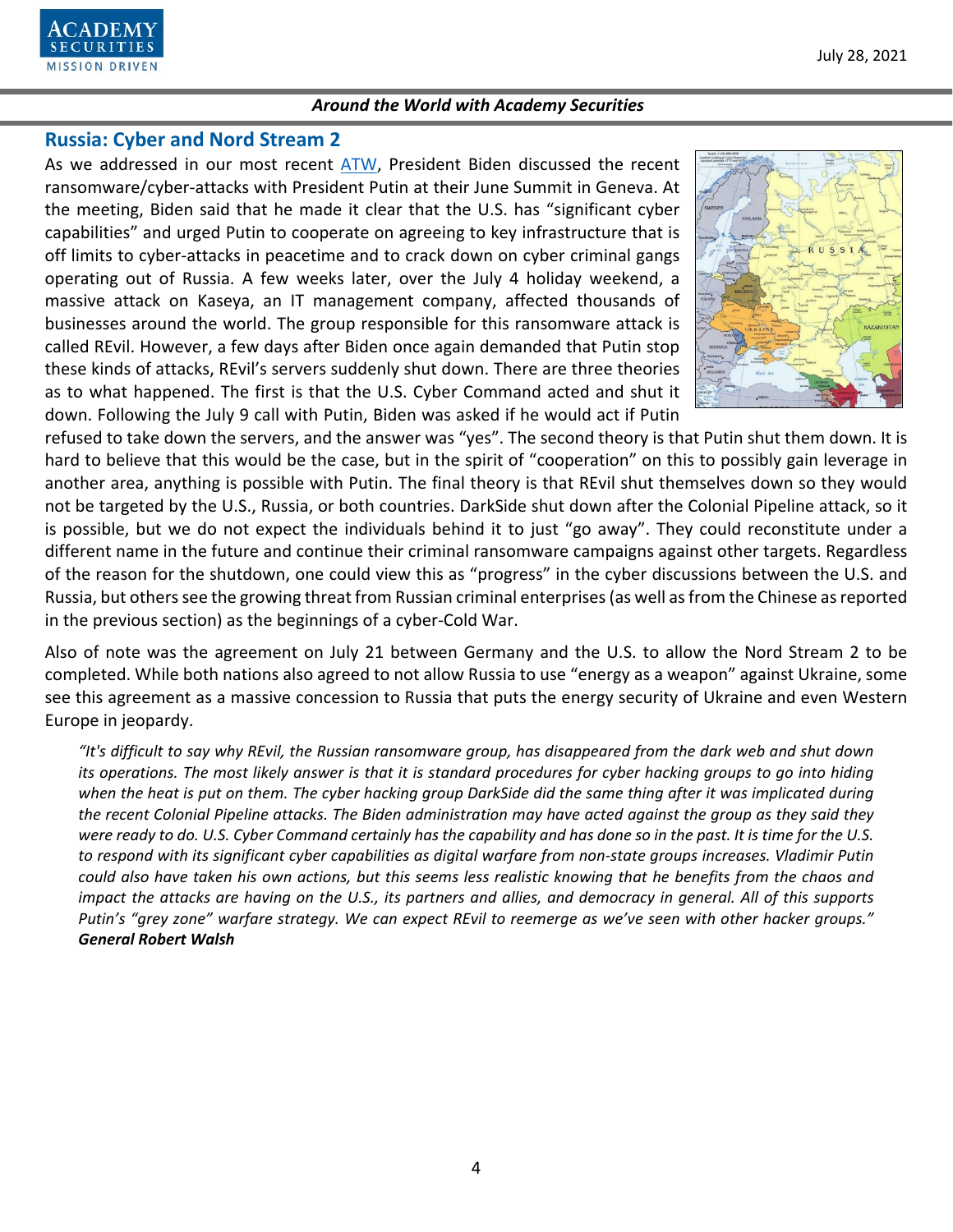

### **Iran and the JCPOA**

On July 20, Iranian government spokesman Ali Rabiei said that the committee within Iran's Supreme National Security Council has rejected the draft nuclear "agreement" that had been negotiated with the parties in Vienna. This makes it clear that if there is to be any definitive agreement (i.e., a return to a nuclear deal with Iran), it will have to be approved by the new president, Ebrahim Raisi, after his inauguration in a few weeks. Iran's economy has been badly damaged by the sanctions, a new lockdown due to a spike in COVID cases that began last week, and a water shortage in southwest Iran that has resulted in protests and several deaths. However, Iran seems content to wait until after Raisi enters office before commencing with the seventh round of nuclear



talks. While there is belief that since Raisi ran on an economic recovery platform which would make a return to the agreement more likely (in conjunction with significant sanctions relief), key negotiating points are still on the table. At a recent meeting in Iraq with Iranian backed militant groups, Iranian Revolutionary Guard (IRGC) commander Hossein Taeb encouraged further attacks on U.S. personnel in Iraq and Syria. In addition, Khamenei has said that the country's ballistic missile program is also not up for discussion. The lifting of sanctions on the IRGC (which is designated a terrorist organization) will not be palatable to the U.S. In addition, U.S. allies in the region are wary of Iran's missile capabilities and are hoping that some curtailment of the program is part of any return to the JCPOA.

Meanwhile, Iran and Russia just extended an existing "political, security, military, defense, and economic cooperation" treaty for another 20 years and China's \$400b deal signed earlier this year puts Iran in an even closer relationship with the two largest adversaries of the U.S. These partnerships are concerning and could provide Iran with economic lifelines to survive in the event a nuclear deal is not reached and sanctions continue to decimate the economy. With Iran's announcement on July 22 that it had opened a new oil terminal in the Gulf of Oman to reduce dependency on the Strait of Hormuz, it remains clear that oil/natural gas exports are the lifeblood of the Iranian economy. However, the U.S. does have one more major lever it can pull: sanctioning oil sales to China. In the event a deal is not reached, or Iran continues to delay returning to the table, this option is being reviewed and would target the shipping network that transports the oil to Iran's largest customer, China (over 1mm barrels per day by some estimates).

*"The restart of the JCPOA negotiations is not expected until after the inauguration of Iranian President-elect Ebrahim Raisi in August. While both sides have stated that they would like to make a deal, the delay is resulting in posturing by both the U.S. and Iran. The U.S. air attacks on Iranian backed militia groups on the Syria-Iraq border has resulted in retaliatory rocket attacks on U.S. bases in Iraq. The new Iranian hardline government is expected to demand more and take a harder line during any future negotiations. The U.S. has already anticipated the new Iranian government's approach by adding threats of sanctions on Iranian oil sold to China. The oil deal with China is one of the only means for Iran to gain hard currency in their crippled economy. It is also a signal by the U.S. to Iran of what may happen if Iran fails to return to the negotiations. We can expect more sanctions by the U.S. and potential nuclear infrastructure attacks by Israel if Iran fails to return to the nuclear negotiations." General Robert Walsh*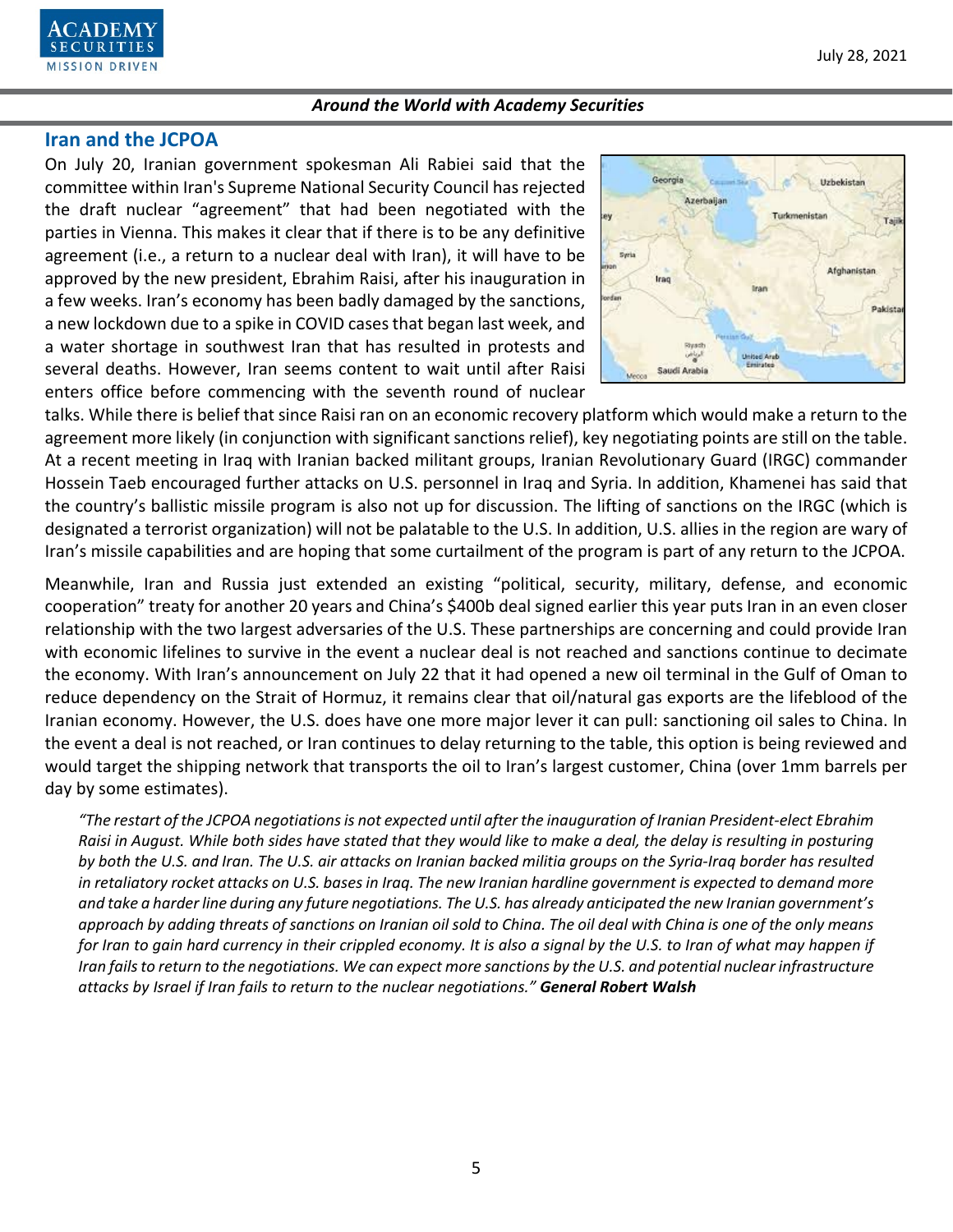

## **Haiti and Cuba**

As we reported in our July 7 [SITREP,](https://www.academysecurities.com/the-assassination-of-haitis-president-jovenel-moise/) President Moïse of **Haiti** was assassinated in an attack on his private residence. With a struggling economy and after years of hardship for the Caribbean Island nation, this kind of an event has the potential for significant security repercussions. Gang violence, corruption, and the COVID pandemic have all wreaked havoc in the years since the 2010 earthquake that decimated the country. However, some hope that a recent agreement between competitors for power in Haiti just before the



funeral for Moïse last week could take Haiti in a better direction. The two men are Ariel Henry, a neurosurgeon who was appointed prime minister prior to the death of Moïse and Claude Joseph, who was the interim prime minister who took control of the government after the assassination. Joseph agreed to step down (and serve as foreign minister instead), hopefully enabling free and fair elections to take place eventually. While violent protests continue, our GIG will closely monitor the transition of power and security situation.

In **Cuba**, on July 11, massive protests erupted in multiple locations on the island in response to poor medical care, the country's response to COVID, and the failing economy, which has suffered under years of U.S. sanctions on the communist party-controlled government. The question is whether these protests, the largest in 30 years, will result in any changes to the nation's one-party system. The possibility exists that the ruling party could open the door for more than one candidate to run in the elections. 60 years after the revolution, with no Castro left in power and a younger generation looking to make changes to improve their futures in Cuba, the time may be right for change. The economy (and infrastructure) in Cuba continues to crumble and its staple export, sugar, just hit a 100-year low. Could real change be coming to Cuba? We will have to wait and see, but on July 22, President Biden hit several high-ranking Cuban officials with sanctions, appearing to maintain some of the tough policies from the Trump administration. This action will indeed increase the pressure on the regime and push for more change that will hopefully pave the way for a better economic and political future in Cuba.

*"The U.S. is supporting the government of Haiti through diplomatic measures via the State Department. The State Department named Daniel Foote, a former ambassador to Zambia, as a special envoy to assist with promoting stability and peace and in holding free and fair elections. The Biden administration made it clear that they will only send U.S. Marines to protect the U.S. Embassy with no plans for any further military assistance.*

*President Biden stated his support for the Cuban people in their ongoing government protests while falling short of announcing any policy changes or specific actions. The U.S. supports the protests in hopes of sparking a change in the government. The Obama administration provided humanitarian aid to Cuba and then the Trump administration placed an embargo on Cuban aid. President Biden has yet to address any changes to the embargo. However, last week he added additional sanctions based on the heavy-handed crackdowns on the protesters by the Cuban government. Meanwhile the U.S. sees restoring internet access to the Cuban people as the best way to support the protesters after the Cuban government shutoff access. The U.S. is assessing plans to find the best course of action to support restoring internet access. They see the internet as a means to fuel the protests and allow the protesters to share any government brutality with the outside world." General Robert Walsh*

*"In Haiti, there are two options. The first option is to put a transitional government in place to allow Haiti to build a stronger governance foundation and implement some reforms and then hold elections. The second (and the one the international community is backing) is to have elections as soon as possible and swear in a new president. Sounds logical and briefs well, but it will be challenging based on the security and political climate to have free, fair, and credible elections. We need to watch the security situation closely now that President Moise's funeral is over and if Haiti does not stabilize and present political divisions increase (causing a further breakdown of law and order), it*